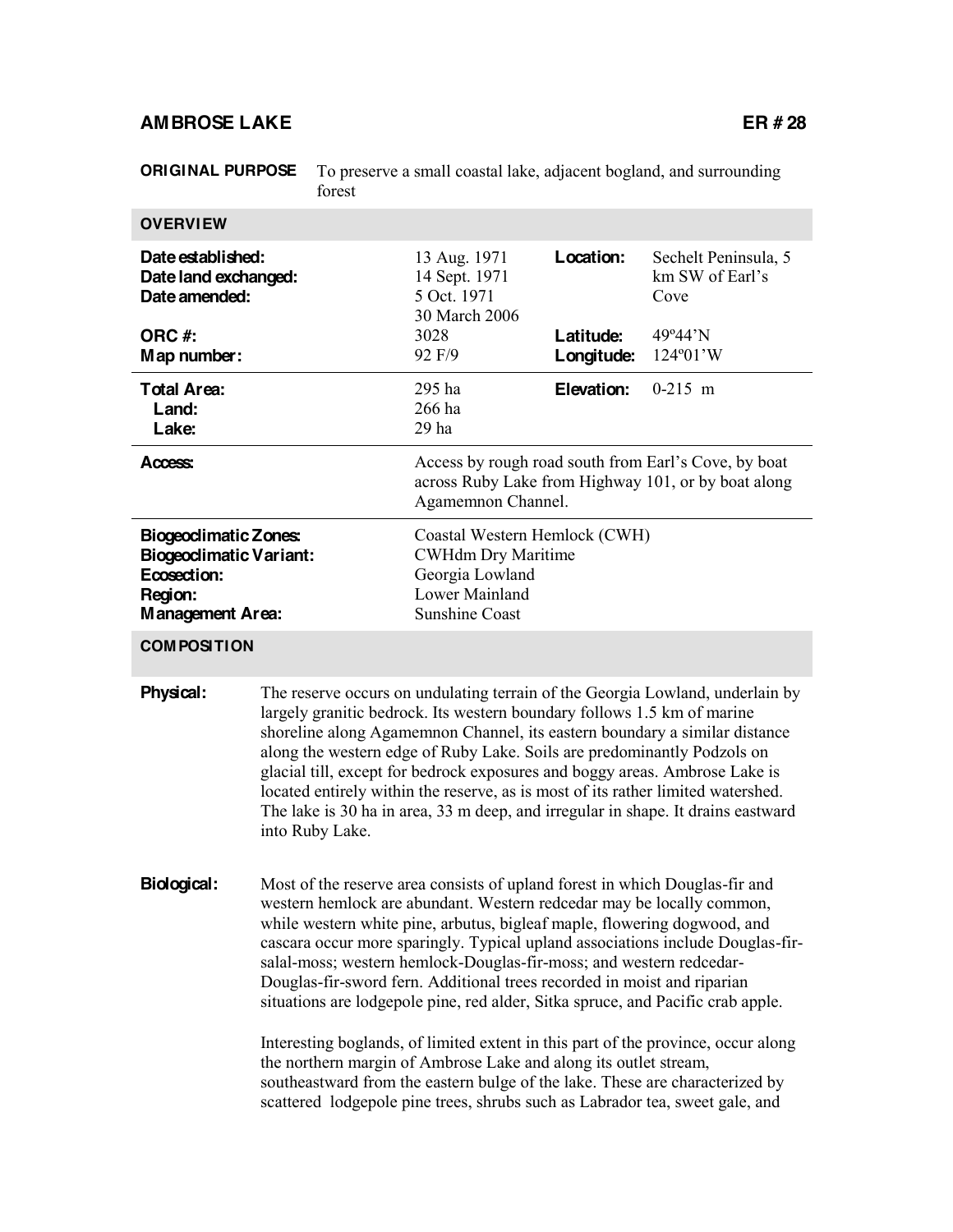bog-laurel, sedges, and sphagnum moss. The yellow waterlily occurs in shallow bays around the lake edge. The "common" reed, twenty-three species of mosses, six liverworts, and six lichens have been recorded in the reserve.

Beaver are known to be present. Prickly sculpins are found in the lake. There is no record of Ambrose Lake ever having been stocked with sport fish.

### **MANAGEMENT CONCERNS**

| <b>SIGNIFICANT SPECIES</b>                                              | <b>BC LIST</b><br><b>STATUS</b> | <b>COSEWIC STATUS</b>  | СF<br><b>PRIORITY</b> |
|-------------------------------------------------------------------------|---------------------------------|------------------------|-----------------------|
| Cutthroat Trout, ssp. lewisi<br>Prickly Sculpin<br>Vancouver groundcone | Blue listed                     | Special Concern (2006) |                       |
| Threespine Stickleback                                                  |                                 | Special Concern (1983) | h                     |

#### **THREATS**

| <b>Climate Change:</b>                  | Changes in hydrology and temperature in the coming years<br>may result in a range of impacts on wetland ecosystems. The<br>water level of the lake in this reserve may change as well as the<br>species assemblage within it, due to warmer waters, changed<br>sediment patterns and, possibly, salinity. The adjacent bogland<br>may be at risk of desiccation and habitat loss. The western<br>parameter of the reserve may also experience ecosystem shifts<br>due to altered ocean water levels and raised sea surface<br>temperatures in Agamemnon Channel. |
|-----------------------------------------|------------------------------------------------------------------------------------------------------------------------------------------------------------------------------------------------------------------------------------------------------------------------------------------------------------------------------------------------------------------------------------------------------------------------------------------------------------------------------------------------------------------------------------------------------------------|
| Forestry:                               | Logging adjacent to reserve is possibly infringing on the<br>reserve. Logging may also affect water quality within the<br>reserve.                                                                                                                                                                                                                                                                                                                                                                                                                               |
| Recreation:                             | Hiking disrupts the sensitive ecosystem.                                                                                                                                                                                                                                                                                                                                                                                                                                                                                                                         |
| <b>RESEARCH</b><br><b>OPPORTUNITIES</b> | Plant lists are available.                                                                                                                                                                                                                                                                                                                                                                                                                                                                                                                                       |

### **SCIENTIFIC NAMES OF SPECIES MENTIONED IN THE AMBROSE LAKE ER ACCOUNT**

## **Flora**

arbutus (*Arbutus menziesii)* bog-laurel, western (*Kalmia microphylla*) cascara (*Rhamnus purshiana*) collomia, vari-leaved (*Collomia heterophylla*) crab apple, Pacific (*Malus fusca)* dogwood, flowering (*Cornus nuttallii)* Douglas-fir (*Pseudotsuga menziesii)* fern, sword (*Polystichum munitum)* gale, sweet (*Myrica gale)* golden-eyed-grass (Sisyrinchium californicum) groundcone, Vancouver (*Boschniakia hookeri)*